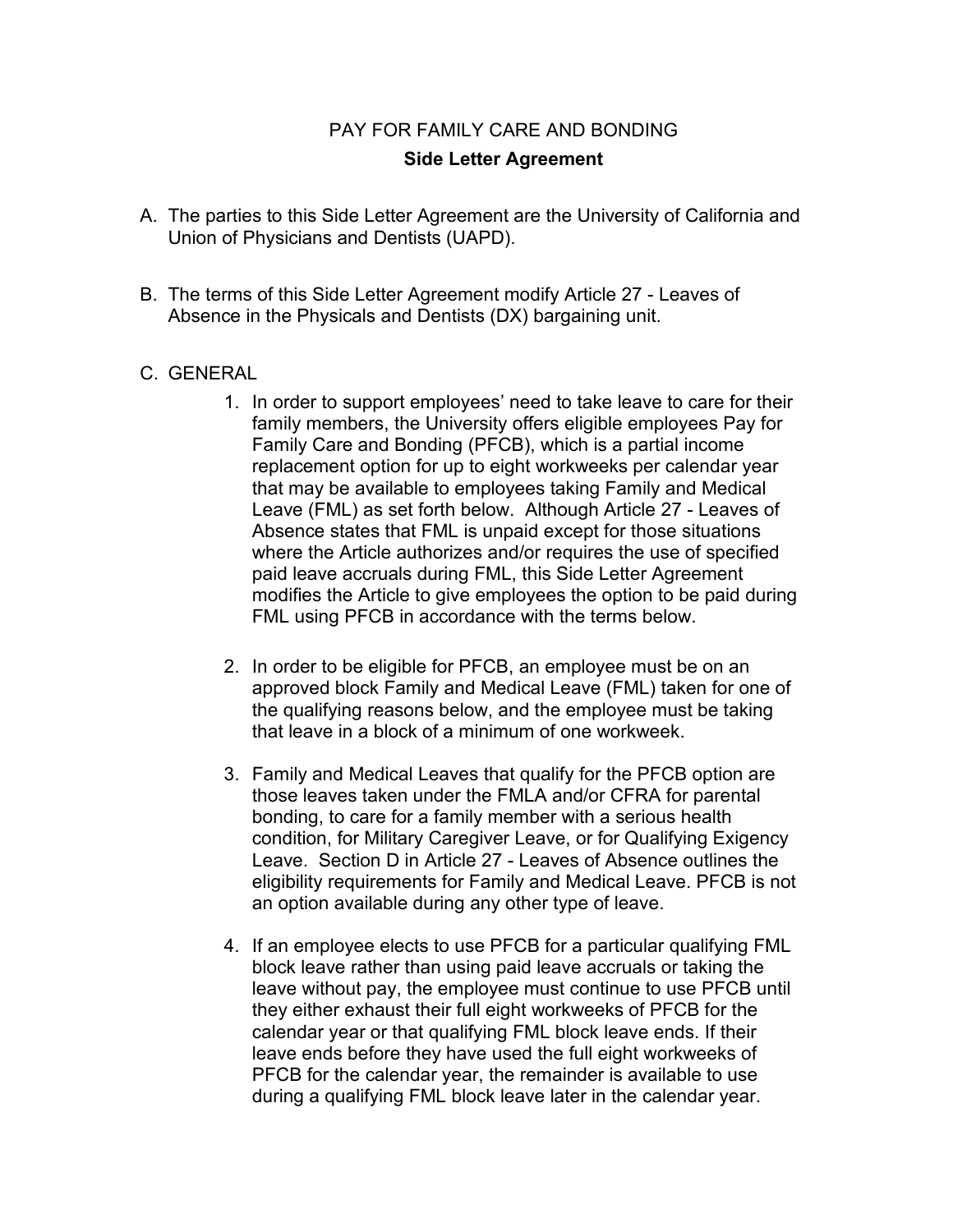5. An employee may not use any paid leave accruals (e.g., vacation, sick leave, PTO, CTO, as applicable), while receiving PFCB.

## D. PFCB CALCULATION

The PFCB option provides pay calculated at seventy percent (70%) of an employee's eligible earnings.

### **a. Eligible Earnings**

Eligible earnings include an employee's base salary payable through the University. Eligible earnings do not include (if applicable) bonuses, perquisites, overtime pay, out of classification pay, shift differentials, uniform allowances, certification pay, specialty pay, emergency response pay, charge differentials, on-call differentials, or any pay that is received in addition to that of the employee's regular appointment, and any other additional cash compensation received that is more than 100% of the base salary of the full-time equivalent of the employee's regular position.

### **b. Appointments Established at a Fixed Percentage**

If the employee has an appointment established at a fixed percentage, PFCB is based on the salary rate in effect during the employee's leave.

### **c. Appointments Established at a Variable Percentage**

If the employee has an appointment established at a variable percentage, eligible earnings are an average of the employee's eligible earnings for the three calendar months (for an employee paid on a monthly basis) or six pay periods (for an employee paid on a biweekly basis) immediately prior to the period in which the leave begins, excluding periods with furlough or approved leave without pay. This average is calculated as follows:

- i. For an employee paid on a bi-weekly basis, the sum of hours paid in the six pay periods immediately prior to the period in which the leave begins is divided by 12 to determine the average hours worked per week. The average hours worked per week is then multiplied by 0.7 to determine the number of hours per week the employee is to be paid at 70%.
- ii. For an employee paid on a monthly basis, the sum of the time paid in the three calendar months immediately prior to the period in which the leave begins is divided by 3 to